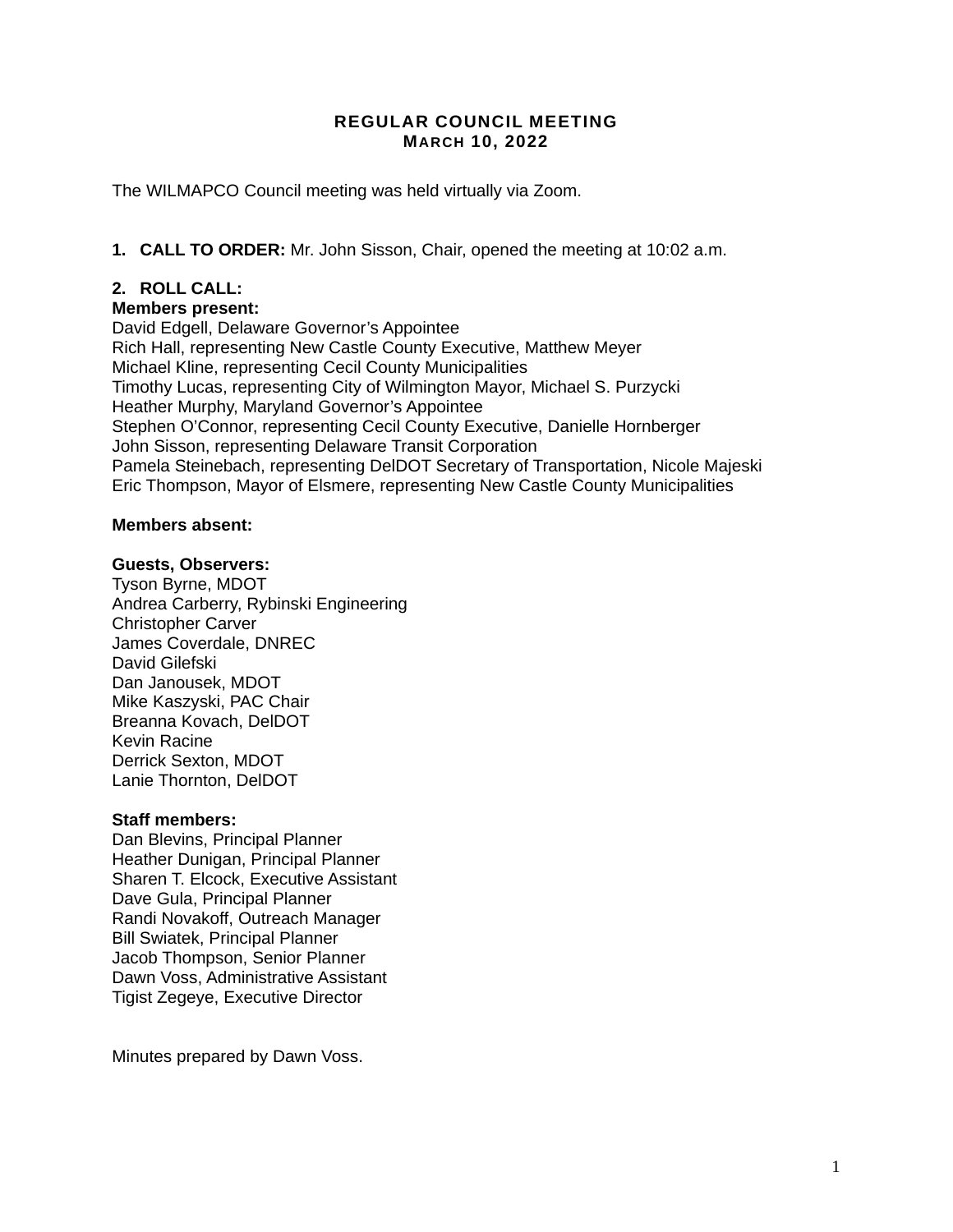## **3. MINUTES:**

**ACTION:** On motion by Mr. Eric Thompson seconded by Mr. Rich Hall the Council approved the March 10, 2022, Council Meeting Minutes.

Motion passed  $(03-10-22-01)$ 

## **4. PUBLIC COMMENT PERIOD:**

None.

# **5. COUNCIL MEMBERS' AND DIRECTOR'S REPORT:**

# **Chairperson's Report:**

Mr. John Sisson said the DTC spring service change will be March  $20<sup>th</sup>$ . There are some minor changes to bus times and schedules. DTC has released their Transit Reimagined RFP, which will bring in a consulting service to assist with looking at reshaping transit services across the state such as how services are delivered, more microtransit, the size of busses, and where DTC serves. COVID has changed travel patterns and DTC wants to be sure resources are where they need to be in the best way possible. There will be a very public process with a lot of stakeholder engagement.

## **Council Member's Reports:**

Mr. Rich Hall said the County has started the formal adoption process of their comprehensive plan update, NCC@2050. It is due to the State in July of this year. They have been working on it for about two years and have done a lot of outreach. The plan was submitted to PLUS. A Public Hearing Planning Board should take place in April or May, and then Council in the June timeframe, hopefully having it adopted by July. Many of those present at today's meeting will be working with the County on this; and hopefully, will work on taking the Churchmans Crossing Study to the next level and get a Transportation Improvement District there to try to really take that area to the next steps from a planning perspective; and try working on the CCED in Newport. We have had some good conversations with some of our partners there as well.

Ms. Pamela Steinebach said the Council on Transportation approved the FY 23 to 28 CTP on February  $24<sup>th</sup>$  so the letter is being sent to the governor's office. Her team gave her a draft of the MAU for the CCED so Mr. Hall will be seeing that shortly.

- **6. Executive Director's Report** Ms. Zegeye shared the following information:
	- Staff discussed the Transportation Justice Plan with the Delaware Sierra Club during a Transit Equity Day livestream on February 4th.
	- Staff is presenting the Transportation Justice Plan at the Delaware Chapter of Women Leading Government Conference on March 16th.
	- Staff supported the prioritization of items in the Southbridge Neighborhood Plan during a two-day workshop on February 10<sup>th</sup> which was virtual, and February 12<sup>th</sup> which was in person.
	- Staff is compiling a Health Conditions/Risks Data Report to present at the next Council meeting.
	- $\bullet$  Staff attended the Walnut Street Workshop on February 8<sup>th</sup>.
	- Staff attended the DeIDOT Winter Workshop on February 14<sup>th</sup> and 15<sup>th</sup>.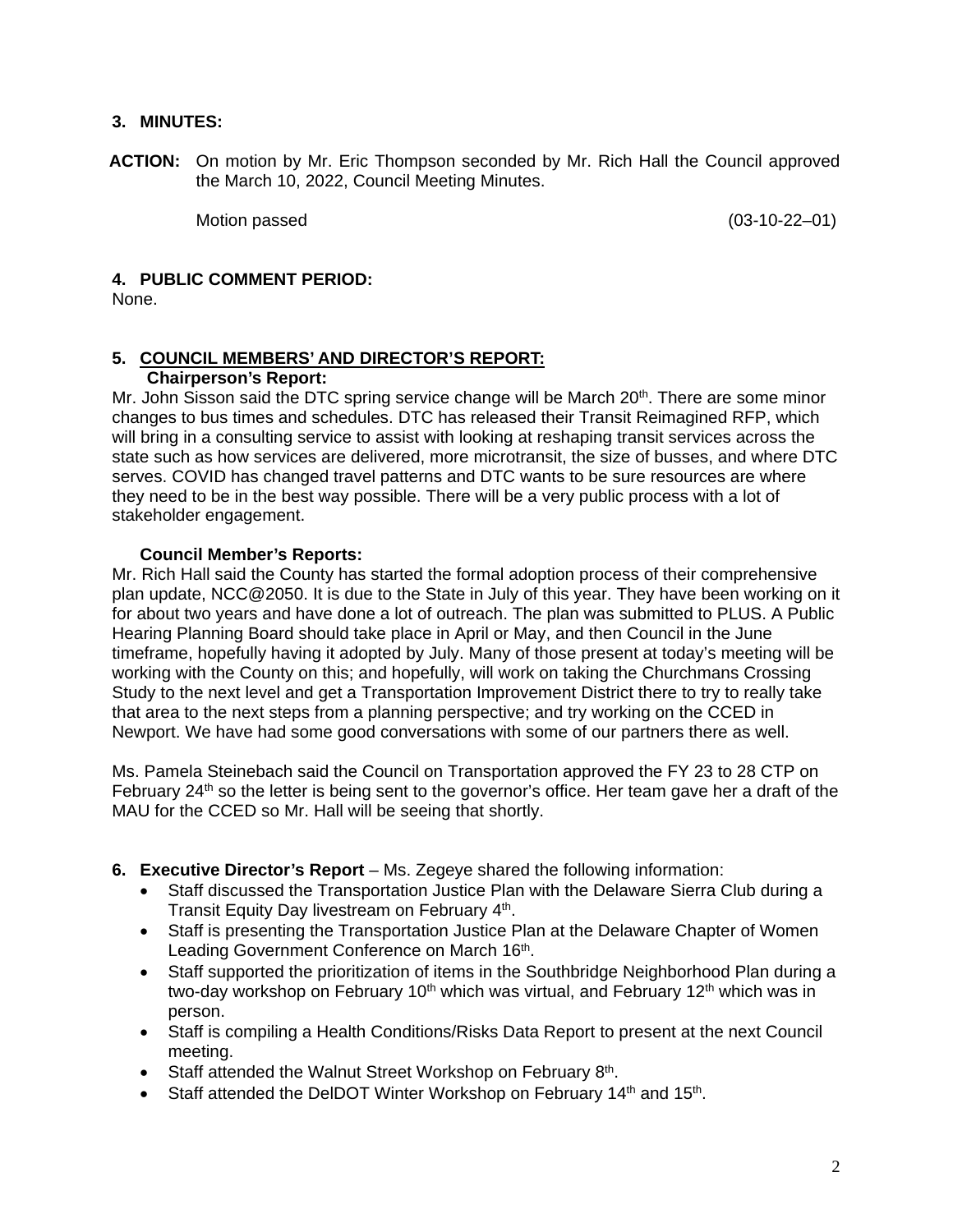- Staff attended the DelDOT Council on Transportation meeting on February 24<sup>th</sup>.
- $\bullet$  WILMAPCO had a Title VI compliance review on February 24<sup>th</sup> and expect to receive the results in late summer.
- Staff attended the Augustine Cutoff Bicycle Network Improvements Workshop on March 2nd.
- The Newport Transportation Study Monitoring Committee met on March the  $2^{nd}$ .
- The I-95 Cap Feasibility Study Advisory Committee met virtually on March  $8<sup>th</sup>$ .
- The Union Street Study Advisory Committee met on February 28<sup>th</sup> and a virtual workshop is scheduled for March 16<sup>th</sup>.
- Staff will participate in the Newark Planning Charrette scheduled March 21<sup>st</sup> to the 25<sup>th</sup>.
- A Port Circulation Study Workshop is scheduled for March 23rd.
- DelDOT, MDOT, Cecil County and WILMAPCO will be hosting a joint TIP and CTP virtual workshop on April 6<sup>th</sup>.
- With regard to the February financial report, WILMAPCO has expended about 56% of the budget, is well under budget, and proceeding with several projects
- The preliminary FY 2021 Audit Report is available. There were no findings on our financial statements or federal awards. There were also no findings from last year. Once this is finalized, electronic copies of the report will be sent to Council members, funding agencies, Federal Highway Administration, and Federal Transit Administration.

Ms. Randi Novakoff posted in the chat:

Union Street Virtual Public Workshop; March 16, 6-7:30pm; www.wilmapco.org/unionstreet

 Port of Wilmington Truck Access Study; Virtual Public Workshop – March 23, 6-8pm; http://www.wilmapco.org/port\_analysis

Ms. Zegeye introduced Mr. Tim Lucas, Acting Planning Director from the City of Wilmington, who is replacing Herb Inden on the Council.

Mr. John Sisson said we were happy to host U.S. Transportation Secretary Buttigieg last Friday, as he came to Delaware to tout electric vehicle and zero emission vehicle infrastructure. It was exciting to have him here with the backdrop of our electric buses and the actions that we have been taking to make our transportation system cleaner.

## **7. Public Advisory Committee (PAC) Report:**

Mr. Mike Kaszyski said the PAC met on February  $7<sup>th</sup>$  with fourteen members present. Ms. Zegeye provided the Executive Director's Report. The PAC verified the Chair nomination. The nominating committee consisted of Mr. Kaszyski, Mr. Tom Fruehstorfer, and a third person. Mr. Kaszyski was nominated as chair. Mr. Fruehstorfer was nominated as vice-chair. That motion passed. There were three presentations. The first was the 2022 Regional Progress Report. There was discussion on the current regional plan and investment areas. There was discussion about bus stop support of population areas and facilities versus on-time schedules, the progress and performance there in contrast with some of the population trends, where a lot of population is moving toward Middletown away from facilities where people work. Extending travel times was also brought up as a discussion item. This is a growing measure of traffic performance versus level of service, so it was of significance to hear in this update how the region may start looking at travel times, as well as level of service for performance of our transportation network. The second presentation was about the I-95 Cap Feasibility Study. The idea is to reconnect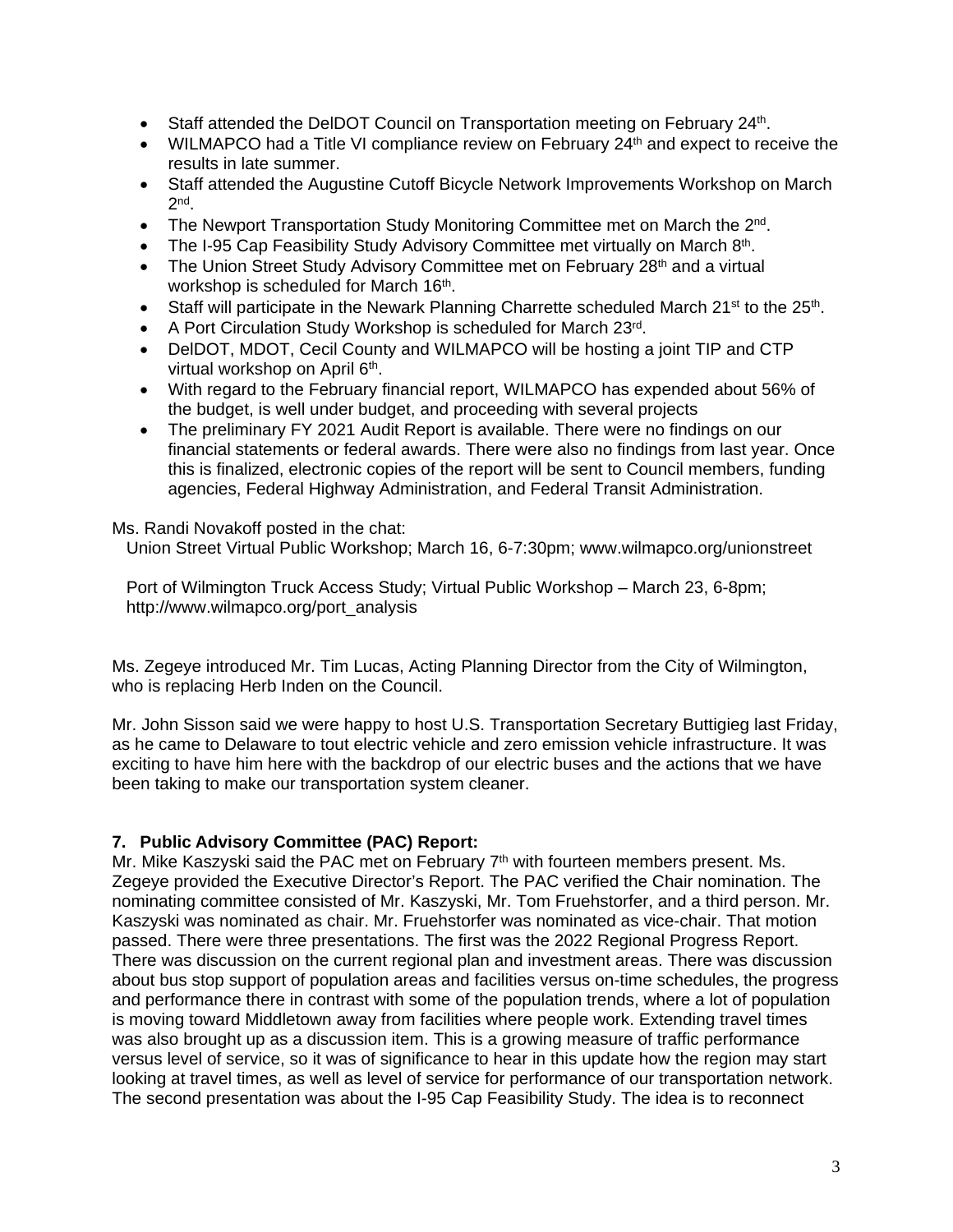communities that were divided by I-95 by creating public rec spaces and connecting these communities to other rec spaces. The third presentation was on the Union Street Streetscape, including the improvement of nonmotorized accessibility and traffic calming along the corridor, the nature of Union Street right now, the implementation of traffic cameras to make sure traffic is moving through there safely. Live-work opportunities came up within that discussion as well as the amenities in the area.

Ms. Zegeye said a nominating committee needed to be appointed for next year's officers. Mr. Sisson said Ms. Zegeye sent him the nominating committee of Mr. Dave Edgell, Ms. Pam Steinebach, and Ms. Heather Murphy. Ms. Zegeye said it is an appointment, but one of the committee members needs to be assigned as chair. Ms. Steinebach volunteered to chair the committee and asked that the information be sent to her. Mr. Rich Hall said he knows that Mr. Sisson is chair but asked who the other officers are. Ms. Zegeye said the chair is Mr. John Sisson from DTC and the vice-chair is Mr. Stephen O'Connor from Cecil County.

# **8. Technical Advisory Committee (TAC) Report:**

Ms. Heather Dunigan said the TAC met January  $20<sup>th</sup>$  with no action items. There were presentations on the 2022 Regional Progress Report, the I-95 Cap Feasibility Study, and the Union Street Streetscape Project. At the February 17<sup>th</sup> meeting, TAC recommended that Council endorse the 2022 Regional Progress Report. Ms. Susan Love from DNREC presented on the Delaware Climate Action Plan and there was discussion about the future of electric vehicles in Delaware and what may be needed prepare for that. Mr. Dan Blevins presented about Delaware's Statewide Freight Plan.

# **ACTION ITEMS:**

**9. To Amend the WILMAPCO FY 2020-2023 Transportation Improvement Program (TIP).**  Ms. Heather Dunigan said the SR-72 project from McCoy Road to SR-71 has been in the TIP since FY 2006. This amendment is adjusting the funding amounts to show slightly less funding overall in the TIP and a slight increase in the FY 2023 construction dollars. This was reviewed via an email vote by TAC as well as Air Quality Subcommittee. Both groups found no issue with this amendment. Staff recommends the Council approve the amendment to update the funding.

**ACTION:** On motion by Ms. Pamela Steinebach seconded by Mr. David Edgell the Council approved the amendment of the WILAMPCO FY 2020-2023 Transportation Improvement Program (TIP)

Motion passed. (03-10–22-02)

## **10. To Release the Draft FY 2023-26 Transportation Improvement Program (TIP) for Public Comment.**

Ms. Heather Dunigan said it has been three years since the last TIP development process. A year was skipped in order to sync with DelDOT's schedule, as WILMAPCO and DelDOT switch from annual to biennial documents. The TIP, or Transportation Improvement Program, is where our region's federally funded projects get funded. Any regionally significant project and any project receiving federal transportation funding needs to be included in the TIP and the TIP represents the first four years of the long-range plan. All modes of travel are included in the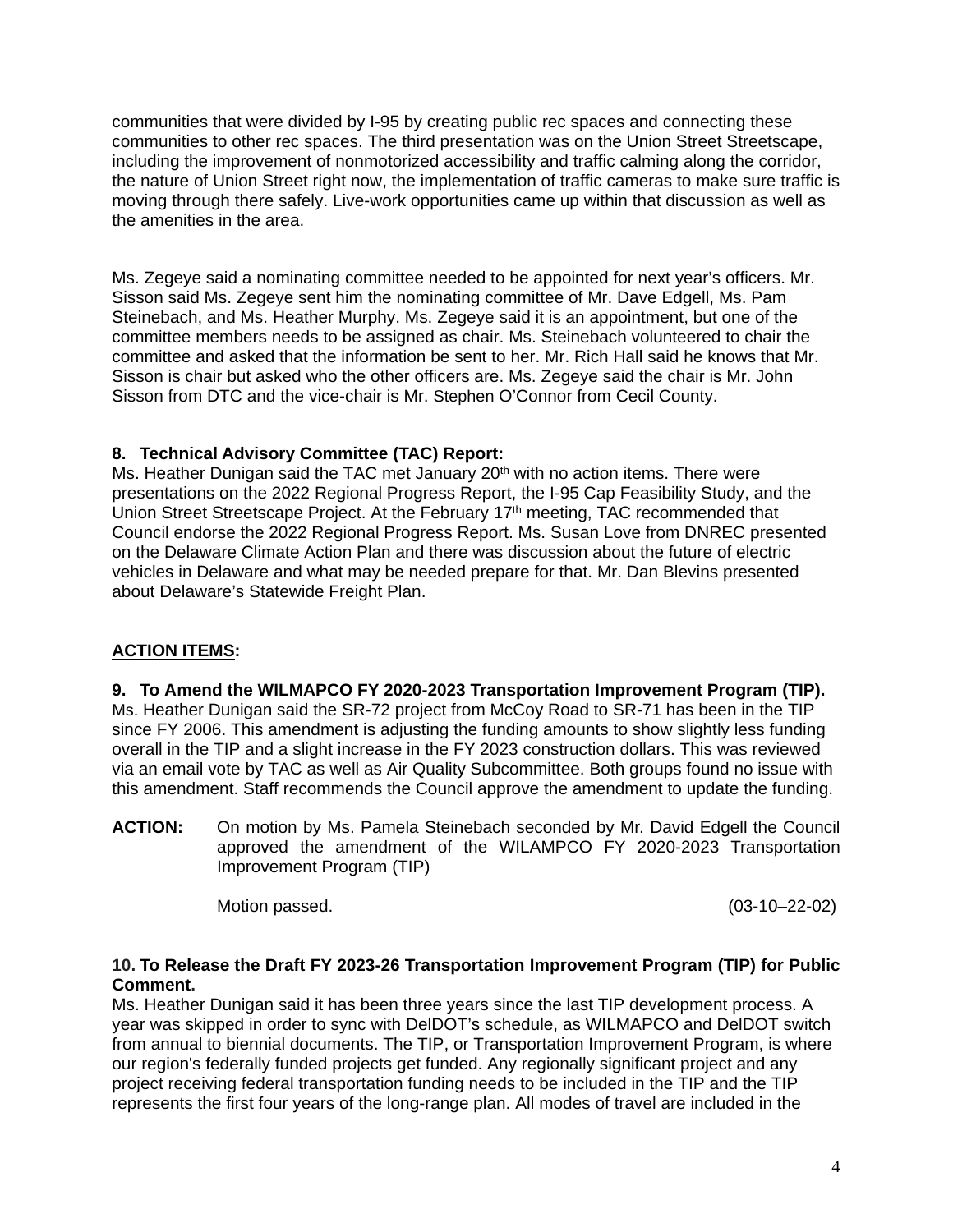document as well as construction and operating funds. This TIP contains about \$2.8 billion in projects, which is 3% less than the FY 2020-2023 TIP amended in September 2019. The schedule was revised to give DelDOT and MDOT time to incorporate the funding from the Infrastructure Investment and Jobs Act. So, instead of releasing the TIP for comment in January, staff is recommending releasing it from March 18<sup>th</sup> through April 29<sup>th</sup>. There will be a public workshop April 6<sup>th</sup>. In April, it will be brought to PAC and TAC for their recommendations and then to Council in May for adoption.

There are a number of new projects related to the Infrastructure Investment and Jobs Act. Some of these are housed in the statewide element of the TIP. These include the Carbon Reduction Program which allows states to develop strategies to reduce carbon emissions, which will be done in coordination with the MPOs. There is a new Electric Vehicle Program for deploying EVs as well as establishing an interconnected network to facilitate data collection and information. A new Sustainability and Resiliency Program has a number of initiatives including EV implementation, as well as planning resilience for areas at risk of flooding and sea level rise. Not entirely new, but new to the TIP document amended in January 2021, is the STIC Incentive Program which provides funding to support innovative transportation practices.

A number of new projects are in the New Castle County element of the TIP. The South Walnut Street Bridge used to be grouped with bridge preservation but is a much larger project now and in as bridge replacement. The TIP itself does not include construction money but does include money for PE and right-of-way. The Edgemoor Road Bicycle and Pedestrian Improvements between Governor Printz Boulevard and Hay Road includes \$1.5 million for construction. The Port Area Truck Parking Facility is shown in the information we received but there is no funding shown, so we will include the line item though it is not considered a new project until money is associated with it. The Church Street Path supports a project in a south Wilmington neighborhood and will provide a pedestrian and bike connection between Church Street and Walnut Street. This has \$2.6 million for construction and right-of-way. Previous iterations of the TIP included SR-1 widening, and now in addition to that is the interchange project at Tybouts Corner including \$6.6 million for PE and \$1 million in the outyears for right-of-way. A southbound bus-bike-right-turn combination lane on southbound US-13 from I-495 to Boulden Boulevard is also new. This includes \$2.3 million for PE and construction.

In Cecil County there are school zone improvements by Elk Neck Elementary including enhanced signage, timed beacons, and crosswalk improvements.

There is an increase in multimodal funding and a decrease in road funding. Part of this is because a few projects were re-categorized. The I-95/896 Interchange had a pedestrian and bike bridge added to the project scope so that shifted a large amount of money from roadway category to multimodal. A few other projects like the HSIP and intersection improvement projects were re-categorized from road to multimodal to reflect the Complete Streets approach to the implementation of projects. There is also an 82% increase in bike-ped funding. WILMAPCO continues to stress the importance of preservation, which is around 50% of the funding. The expansion funding share has decreased largely due to the completion of the US-301 project. It was surprising to see an overall decrease in the TIP funding compared with the last one. Staff looked at changes over time and compared that with Kent and Sussex County. The statewide funding continuously increased over the last several years, while New Castle County's portion of the funding decreased slightly. Sussex County is increasing, whereas Cecil County and Kent County had a slight increase. Slightly more than half the funding is state money from Maryland and Delaware, 46% will be federal money, and 2% comes from other, which is developer funding, municipal funding, or county funding in the case of Cecil County.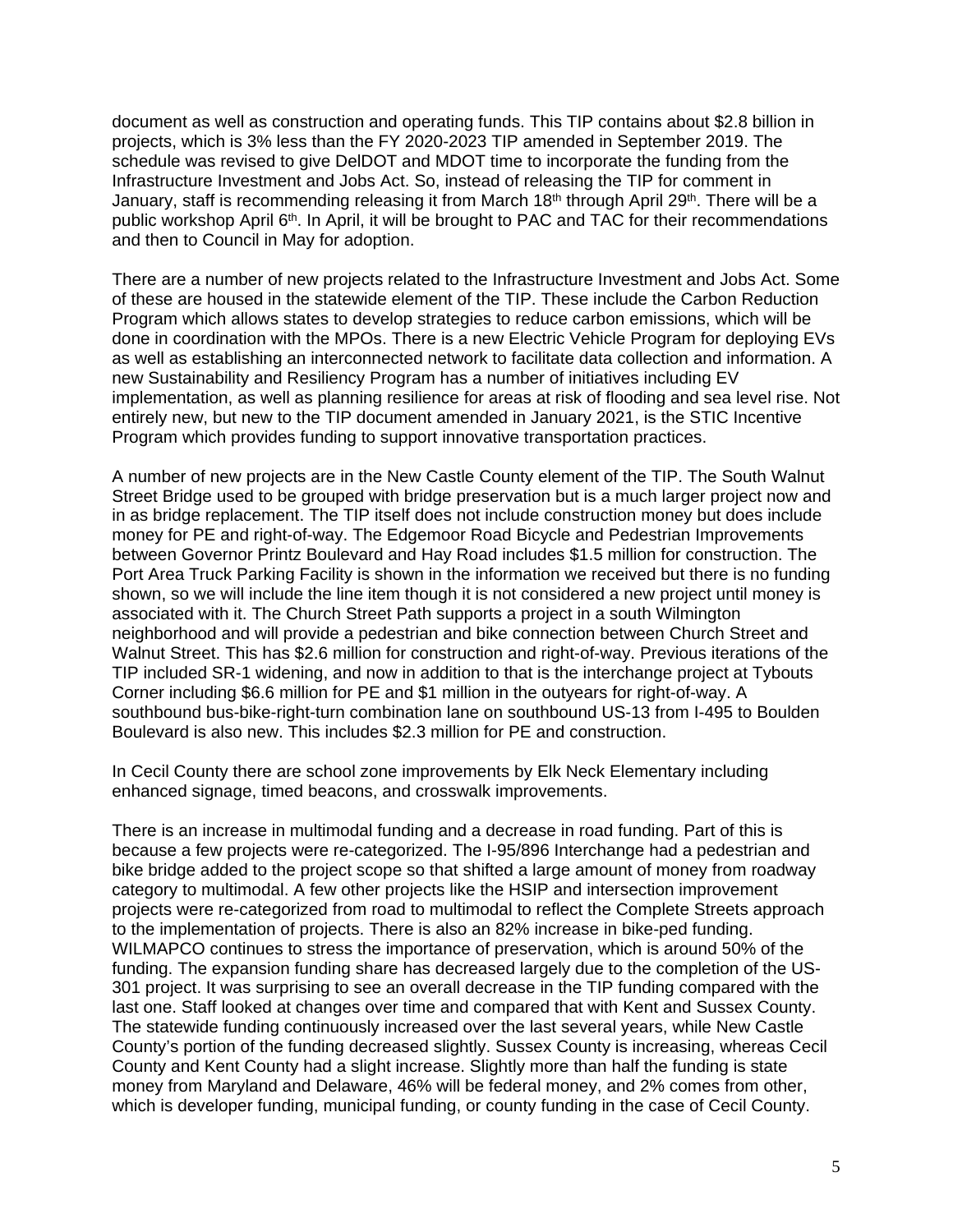Then, 6% of the funding is in Cecil County projects, 30% in New Castle County, and 64% statewide. A map with the projects is included in the TIP Quick Guide, which provides a summary of the projects, where they are, and what the TIP is.

Staff asks that Council release the TIP for public comment. Before the public comment period, the TAC will review it. Provided the Council and the TAC have no issues, the TIP will be released on March 18<sup>th</sup> through April 29<sup>th</sup> with a public workshop on April 6<sup>th</sup>. Then, it will be brought to Council for adoption at the May Meeting.

**ACTION:** On motion by Mr. Rich Hall seconded by Mr. Eric Thompson the Council approved the release of the FY 2023-2026 Transportation Improvement Program (TIP) for public comment pending TAC approval.

Motion passed. (03-10–22-03)

# **11. To Endorse the 2022 Regional Progress Report.**

Mr. Bill Swiatek said the Regional Progress Report tracks the progress of the actions in the 2050 Regional Transportation Plan. Each of the actions is assigned a green, yellow, or red light to indicate good progress, partial or mixed progress, or poor progress in meeting that action. Overall, 60% of the actions received green lights, 23% received yellow lights, and 17% had red lights. This is an improvement over the last progress report where 50% of the actions received green lights. Some key areas of success include but are not limited to conforming to air quality requirements, area subregional planning and implementation efforts, the congestion mitigation process, and work promoting active transportation. Some of the problem areas include but are not limited to encouraging future growth along the I-95 corridor in New Castle County, the subsequent continued growth in single-occupancy-vehicle trips, the projected rise in vehicle miles traveled, and improving safety for all road users. The PAC took no action on the progress report but received a presentation and reviewed the document for public friendliness. The TAC recommended Council endorsement of the progress report in February. Both the Nonmotorized Transportation Working Group and Air Quality Subcommittee reviewed the progress report but did not take any action. There is a slight change in the final document. The chart that shows the percentage of residents familiar with WILMAPCO on page sixty-three of the document is based on our public opinion survey results. The draft of the report included draft results of the survey based on 50% return of the results. A full analysis of the public opinion surveys was received, and this chart will be updated to reflect the 2021 percentage. The result will go from 27% to 29% of residents familiar with WILAMPCO. There is a four percentage-point error range, so it is similar in terms of resident familiarity with WILMAPCO, but the mid-point dropped from 31% to 29%.

**ACTION:** On motion by Mr. David Edgell seconded by Ms. Pamela Steinebach the Council endorsed the 2022 Regional Progress Report.

Motion passed. (03-10–22-04)

# **PRESENTATION/DISCUSSION ITEMS:**

# **12. FY 2023 Unified Planning Work Program (UPWP)**

Ms. Tigist Zegeye shared the FY 2023 UPWP Financial Information showing the funds that are available and the cash commitments. The new infrastructure bill has increases in PL funds,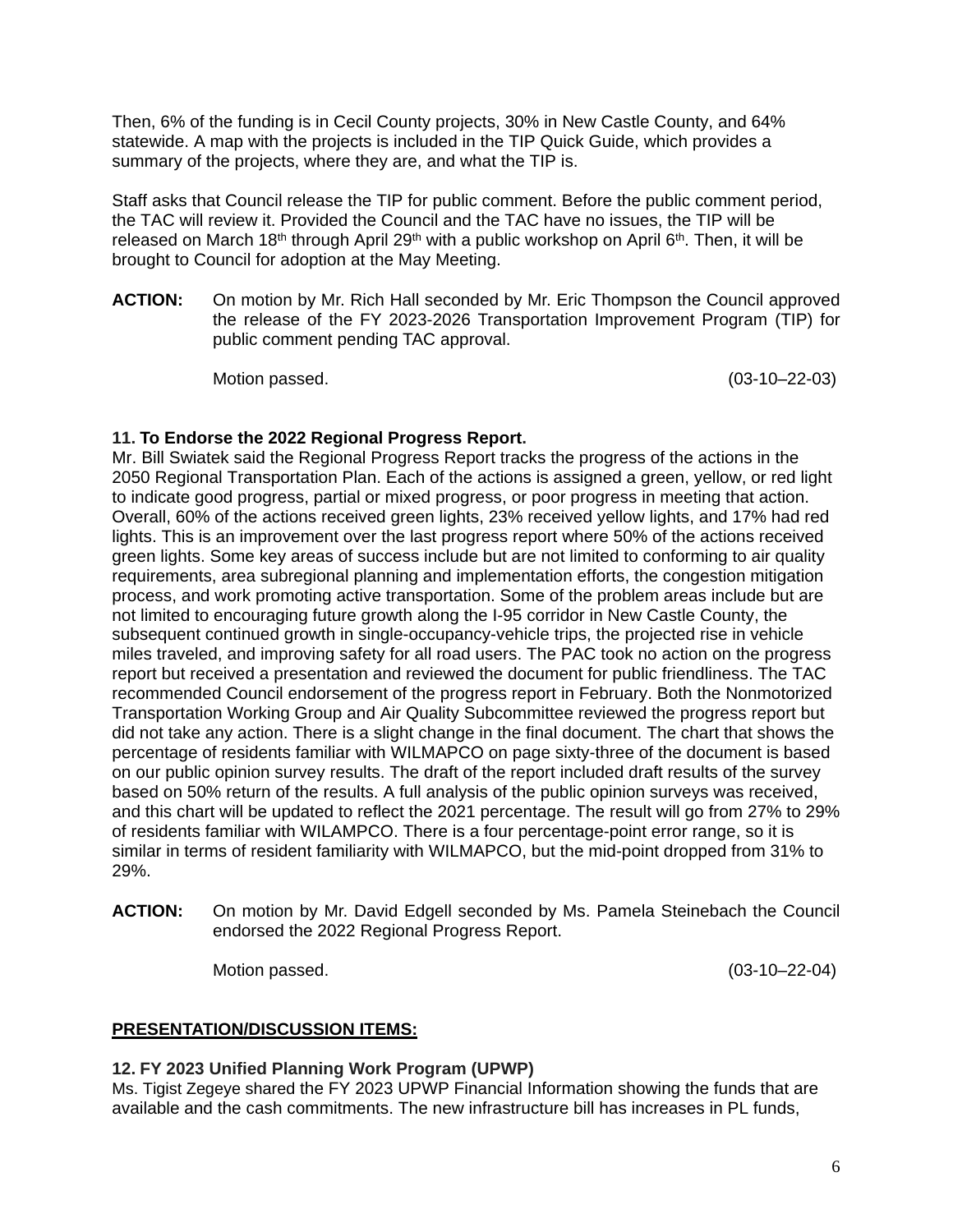which will likely provide a 28% to 30% increase here, but that is not included in this. This is the current apportionment that will be programmed starting July 1<sup>st</sup>. Sources from Delaware are the Federal Highway Administration, FTA, DelDOT, New Castle County, and the City of Wilmington with the total of \$2.7 million. In the State of Maryland, similarly, the sources are Federal Highway Administration, Federal Transit Administration, MDOT, and Cecil County for the total of \$130,588, which makes the grand total for the FY 2023 UPWP \$2.8 million. In-kind will not be used this year for both New Castle County and Cecil County. Member agencies will provide cash match for all federal funds for the FY 2023 UPWP.

Staff have been working with DelDOT on carryover tasks. Some funds are available so member agencies, specifically the municipalities from both counties and the two counties, were asked to submit projects that they would like WILMAPCO staff to undertake. Four projects were received. The Town of Elkton is asking for a Belle Hill Road, west of MD-279 Access Improvement Feasibility Study. This is to examine the area bounded by I-95, MD-316 and MD-279 with the focus on road alignment. They are asking for \$25,000 and already have KCI Technologies as their consultant. We have discussed this with Federal Highway Administration and unfortunately this project is preliminary engineering and design, rather than a feasibility study, and PL funds are ineligible for this project. So, staff proposes this not be included in the UPWP as it would not be eligible. The three Ardens submitted a project to put together an Ardens Transportation Plan focusing on the nonmotorized aspects of the community, rather than the roadway. The community deferred to WILMAPCO regarding the project costs as well as whether or not a consultant is needed. Staff recommends that the Ardens Transportation Plan be included in the FY 2023 UPWP in the amount of \$70,000, which is for consultant support. The City of Wilmington requested an update to the 2008 Southbridge Circulation Study. This study will look at traffic and circulation in the Southbridge area. They requested \$95,000 for consultant support. Staff recommends that the project be included in the FY 2023 UPWP. The fourth and final project was submitted from the Town of Charlestown for a Walkable Community Workshop and Planning Study. It is a request to WILMAPCO and the Maryland SHA to identify potential sidewalks and crosswalks near an elementary school. The staff recommendation is twofold. One is that staff would perform the Walkable Community Workshop in-house and then work with SHA and the Town of Charlestown to put together a Safe Routes to School Program application. They are asking for \$12,000, but it is uncertain what that is for. Perhaps it is for a consultant to help them with the application for the Safe Routes to School Program. However, staff is proposing that we do that in-house with the help of SHA and the town, and the Walkable Community Workshop will be done without consultant support.

There are several consultant tasks and many of them are continuing from the previous year. If approved, the only two new projects that will be included in the FY 2023 UPWP will be the Ardens Transportation Plan and the 2008 Southbridge Circulation Study Update. The draft UPWP will be completed this month. It will be reviewed by the TAC and PAC in April. The document will be released for a thirty-day public comment period, also in April. We will be seeking approval from the PAC and TAC. Then, it will be presented at the May Council meeting for approval. Once approved it will be submitted to DelDOT, MDOT, FHWA, and FTA, and implemented July 1st.

Mr. John Sisson said one of the things they are hearing from Newport is the desire to advance the train station project. There are some concerns about the estimate for that. He asked if under the monitoring study an updated cost estimate for that project could be determined. There is talk about having four-track operation through there, so the estimate seems low. Ms. Zegeye said what is in the program now is specifically for monitoring, but staff is working with DelDOT to see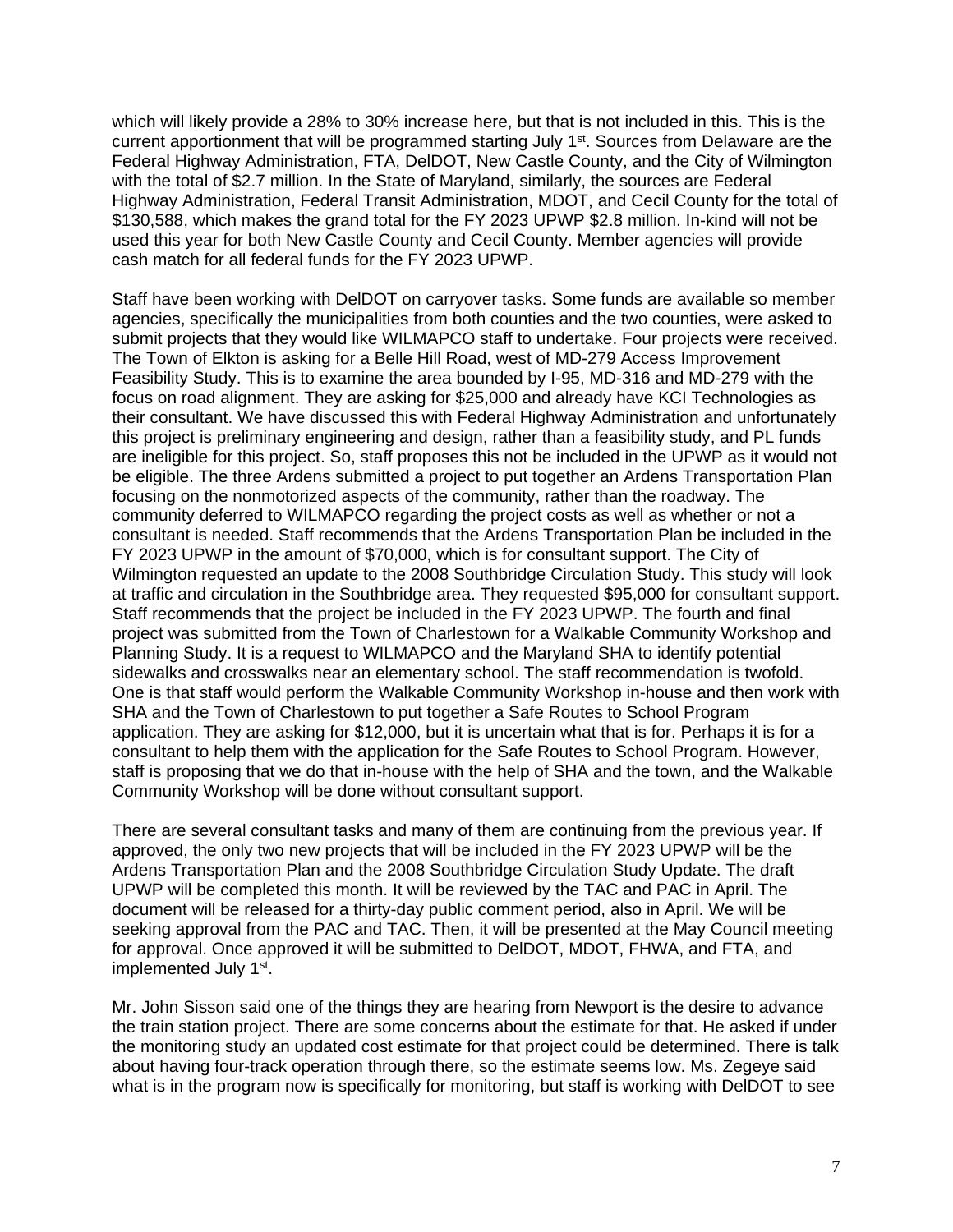what kind of funds are available from carryover. So, that will be something to consider for inclusion in the FY 2023 UPWP.

Mr. Rich Hall asked what the next steps are. He asked if this comes back to the Council for a vote and what the process is for these proposals. Ms. Zegeye said staff is in the process of putting together the work program. The only two new projects will be the Southbridge and the Ardens projects. Everything else is a continuation of what we have been doing. The UPWP will be presented to the TAC at their March meeting, and the PAC also reviews the public outreach portion. Then, the draft will be released for public comment in April. At the same time, the TAC and PAC will be asked to recommend approval. May would be when the Council would approve the UPWP.

Mr. Hall asked what the origin of the Ardens proposal is. He supposes it came from the towns and is curious how that came forward. Ms. Zegeye said the application came from the three Ardens. Mr. Ben Gruswitz is submitting on behalf of the Ardens and all three towns have been working to put this together. It is a joint application that they are trying to see what can be done for nonmotorized modes of transportation and traffic calming for the village. Mr. Hall said realizing the Ardens have a unique governing model, he assumes that Mr. Gruswitz has secured some semblance of formal leadership; and asked if the Ardens are asking for this project. Ms. Zegeye said it is our understanding that it has been requested by at least one village. She knows they have multiple meetings so she is not sure if it has reached all three town meetings, but even one village can submit it. It is our understanding that there is an agreement, and all three want this project to be submitted to WILMAPCO. Mr. Hall said he assumes at some point WILMAPCO will secure some formalized commitment to the project if it is an idea forwarded from the town leadership of the three Ardens. Ms. Zegeye said we could, but when member agencies submit an application, we usually assume there is an agreement that they would like to want us to proceed. Mr. Hall said there is no mayor of the Ardens, so that is one structural dynamic there. Another part is someone is submitting it. He knows Mr. Gruswitz and is sure it is a great proposal. It is that he is doing it on behalf of a local government, so Mr. Hall is suggesting that we make sure that it is not just Mr. Gruswitz's great idea and that we are certain that the towns want it. It seems like that for at least one of them, so all he is suggesting is that we make sure that it is something that they all endorsed. Ms. Zegeye responded that she understood his point. Mr. Bill Swiatek said he spoke to some of the groups on a Saturday to ensure they understand the process and this is what they want, but we can revisit this to make sure that this is what they want.

Mr. Hall asked what the process is for these proposals and if there is a broadly announced solicitation. He understands that this year more is not being added because most of what is being done is in progress and being carried forward. He asked how things are added and if there is an RFP process. Ms. Zegeye said normally with new projects an RFP is put together and sent out. The selection committee usually consists of the those who submitted the project, WILMAPCO, and member agencies. For example, we hope that once Council approves the UPWP, an RFP for the Southbridge Circulation Study will be ready by May. The point is to have a consultant on board before July 1<sup>st</sup>. We cannot use the funds or start work before July 1<sup>st</sup> but the idea is to have a consultant on board before July 1<sup>st</sup>. So, there will be an RFP process and the selection committee would be WILMAPCO, normally DelDOT, the municipality, or the county depending on the project. For ongoing projects, however, nothing new is issued, because it will be the same consultant that has helped us throughout the development of the plan. Mr. Hall asked how items get added to the UPWP. What kind of solicitation does WILMAPCO make? How does the request for projects work? How are the solicitations announced? There are a few new ones this time and he is curious the genesis of those projects. Ms. Zegeye said once we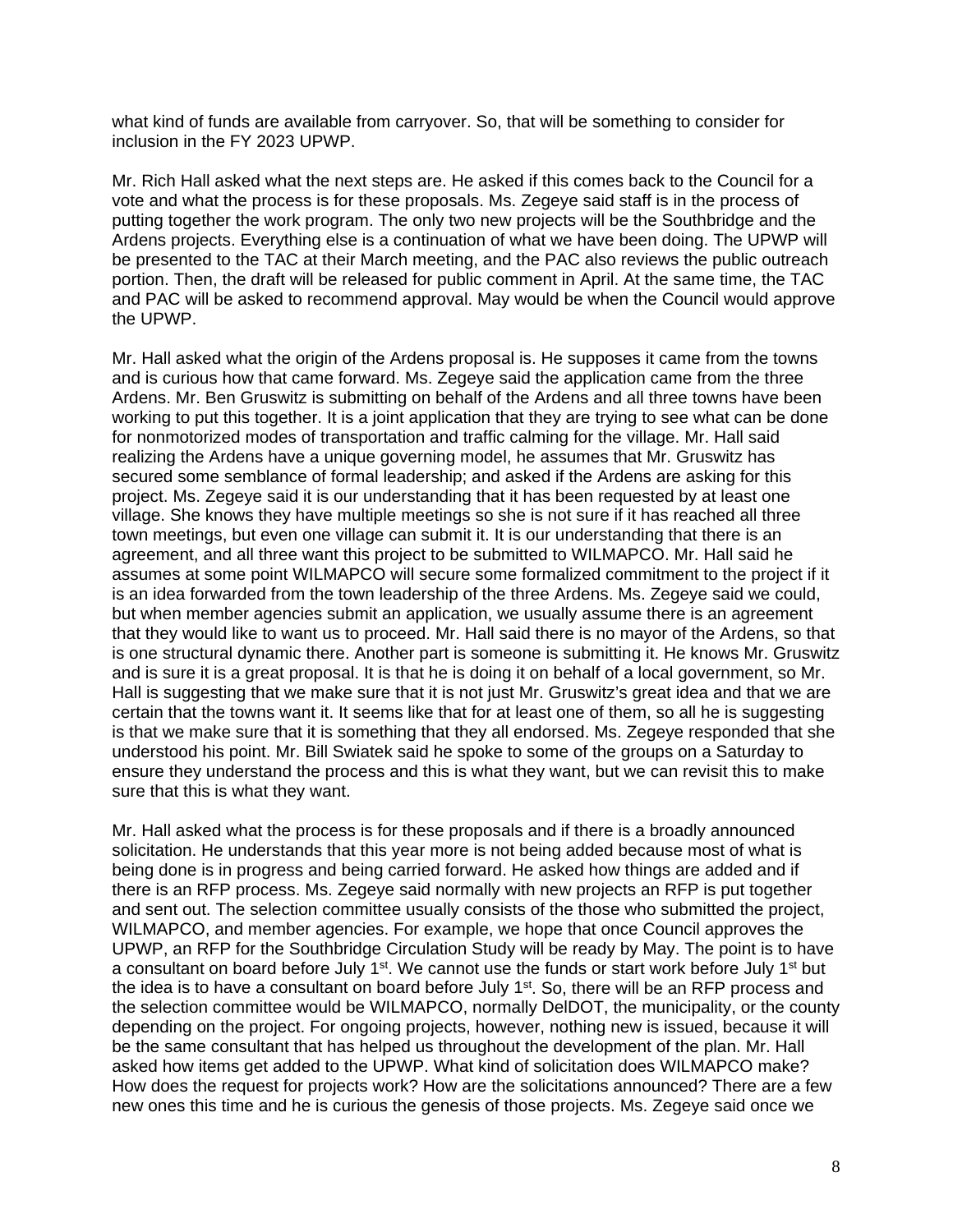have the amount of money for the UPWP agreed upon from MDOT and DelDOT, we put together a budget. Based on that, if we have money, and in this case, there is more money for projects from carryover, we send letters to all municipalities in both counties as well as to New Castle County and Cecil County requesting any work that they would like us to undertake in the coming UPWP. We solicited and only received four projects this time. Mr. Hall asked when it typically goes out. Ms. Zegeye said it went out in January. The deadline for submission was February 28<sup>th</sup>.

Mr. Hall asked if the Southbridge project has the potential to flow into the Route 9 corridor and the work that the County, WILMAPCO, and others have been doing there as one of the links between the efforts of Route 9 and Southbridge. Ms. Zegeye said this proposal will look at the city portion of it, however, it would be connected to Route 9. When WILMAPCO did the Route 9 Plan, there was a request from the City to include that portion, but we did not have the funding at that time, so our hope is that this would include the county portion and the connection as well.

Mr. Steve O'Connor said that Ms. Zegeye stated that once these are approved an RFP will be solicited, but there is already an estimate of the project costs. He asked what kind of documentation is provided for these estimates when counties submit. Ms. Zegeye said usually the applicants submit the amount that they think is required, but when an RFP is put out, the consultant says how much they think it will cost based on the scope provided to them. This is an estimate from member agencies, but until the RFP is submitted, we do not know exactly how much it will cost. The cost that we use is generally the proposal from the member agencies and in the case of the Ardens, it is based on what we have done in other towns. Mr. O'Connor said for example, Mr. Lightner put in their estimate of \$12,000 for the Charlestown project, but if it came back that the number is \$100,000 for the project. Does that still remain in the UPWP or will it need to be amended? Ms. Zegeye said for that one, the Walkable Community Workshop is not going to cost any money. Mr. O'Connor said he was not asking specifically about that project. He is asking in general, if the estimate is so far off and does not make budget, do these items end up coming off the UPWP? Ms. Zegeye said yes, the project would not be included in the UPWP. If a project is not included in this fiscal year, we either amend or wait for the next UPWP. Since we are talking specifically about the \$12,000, we are saying that the staff recommendation is this is eligible for Safe Routes to School Program rather than for PL funds of \$12,000.

Mr. O'Connor asked what about that request determined that it was more preliminary engineering than a feasibility study. He is asking to make improvements for the next kind of request like that, for those intersection possibilities. Ms. Zegeye said the planning funds cannot be used for design, so if it is a general circulation study for traffic calming PL dollars can be used. The reason that this is not eligible is not because there is no money, but because it is not eligible for PL funds. This is also what the Federal Highway Administration said. Mr. O'Connor asked what specific in their requests triggered that. Ms. Zegeye said the trigger is we do not do road alignment as an MPO. That is a DOT function. Mr. O'Connor said that was what he was looking for. They asked for a road alignment project, rather than feasibility or potential items.

#### **13. Claymont Regional Transportation Center**

Ms. Breanna Kovach is a Group Engineer in the Project Development North Group at DelDOT. Ms. Kovach said the Claymont Train Station Project was also a part of the WILMAPCO North Claymont Master Plan. The existing station is not ADA compliant. The tunnel that is used to get across the tracks has maintenance issues and a pumping system to deal with flooding. The platform itself is on a curve, which causes that ADA compliance issue. Pre-COVID, the parking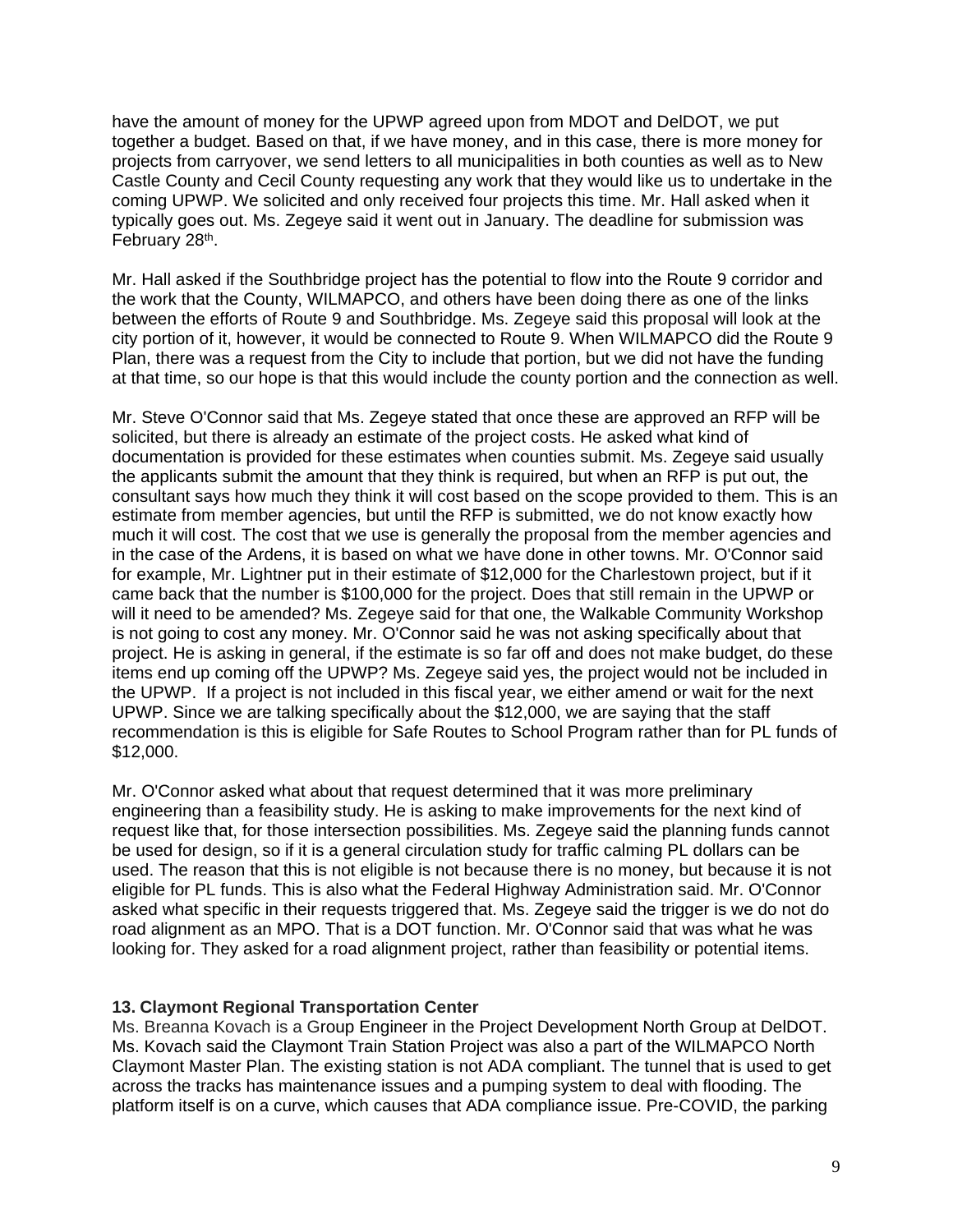lot was at capacity. The existing lot has four hundred and thirty-one spots and the overflow area on Governor Printz Boulevard, across the I-495 pedestrian bridge, has seventy spots. That is a total of just over five hundred spots. To access the northbound trains, riders use stairs or a ramp to access the southbound platform, then use the chairlift or the stairs to go into the tunnel. The platform is on a steep curve, which if built today probably would not be approved by Amtrak.

DTC provided ridership information. This project was started pre-COVID when the daily weekday average ridership was over one thousand riders in both directions. There are thirty trains servicing Claymont on each weekday and sixteen on Saturdays and Sundays. In the past few months, there were thirty-four weekday trains with seventeen in each direction. The average weekday ridership is three to four hundred. Within the last six months, there was the Omicron variant so that reduction in ridership is to be expected. In January, the parking lot was starting to fill, and it is hoped that ridership will be back to what it was.

The new station is located at the former Claymont Steel site, which had been acquired by a developer, Claymont Properties, LLC, or Commercial Development Company (CDC). CDC purchased the former site in hopes of cleaning it up and redeveloping. When looking for a new station along the Northeast Corridor (NEC), this was a great location. DelDOT and DTC worked with the developer and acquired fifteen and a half acres for operational right-of-way for the train station. There will be three hundred and forty-four surface-lot spaces and six hundred and fortysix garage spaces for a total of eight hundred and eight spots, which include eight electric vehicle charging spots. There are two six-hundred-and-thirty-foot long platforms, which are ADA compliant. There is shared-use path through the site connecting US-13 to the station. There will be stair towers with a pedestrian bridge over the tracks to replace the tunnel. Philadelphia Pike is being widened. There will be a stub-out for a spine road for the new development on the other side of Philadelphia Pike. Transit Center Drive is the new drive with development access on both sides continuing down to a roundabout that connects either through to the bus loop for transit stops or to the parking garage or surface lot. A shared-use path will be part of the East Coast Greenway that connects Philadelphia Pike down Transit Center Drive to the existing station lot. Ms. Kovach shared an animated rendering of the train station highlighting the parking area, the pedestrian bridge over the tracks, the platforms, covered walkways, EV and bicycle amenities, and bus stops.

This was a design-build contract, and the design-build team is led by Wagman Heavy Civil partnered with JMT Engineering as the designer. The owner's representative for this contract has been RK&K. They helped develop the RFP and have history with projects going out for design-build. The construction inspection team is led by Century Engineering. The project has some constraints including hazmat since this was the old City Steel site. A site-specific work plan had to be approved. There is a lot of additional coordination with Amtrak and their requirements based on their design specifications. In addition to that, there is development on all sides. The RFP process was underway in 2018 and the project was awarded in early 2019. Within a few months the contractor was on site doing clearing and demo. There were multiple design packages that were broken out in order to optimize the use of design-build. In spring of 2020, the team started construction of the new sanitary sewer line, which is a forty-two-inch line that runs through the site. This was a betterment project for New Castle County as part of their Master Plan. Any submittals that affected Amtrak within their right-of-way had to also go through Amtrak reviews. In March of 2021, the parking garage plans were released for construction. Fabrication and foundation work started in May 2021. Around the same time, construction for Philadelphia Pike and Transit Center Drive was released to start construction. In the summer, Amtrak issued a No-Exception for a catenary relocation project, which allows the project to go into construction. In the fall, Amtrak issued No Exceptions for platforms, stair towers, and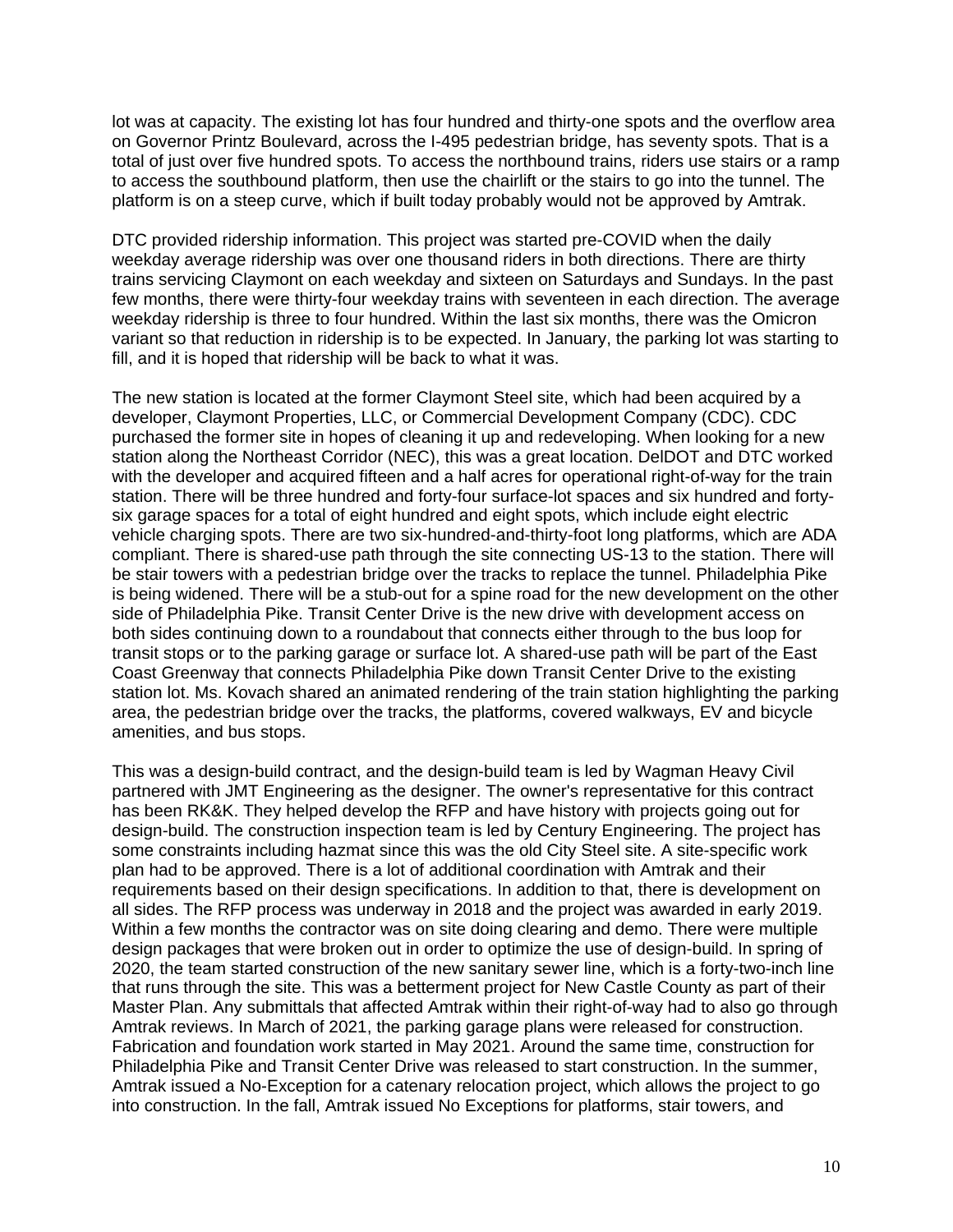pedestrian bridge design. There was a lot of utility coordination as there are existing facilities along Philadelphia Pike. There are a lot of utilities in that area, and new services to the train station were needed.

There were some relocations that were not initially identified in the RFP. There was a gas transmission line adjacent to the existing railroad bridge on Philadelphia Pike. This took multiple levels of coordination, because as part of the agreement with the developer, they were to remove the existing railroad bridge. They found the Delmarva gas transmission line was adjacent to the bridge foundation. The team had to coordinate with Delmarva to move the line and then coordinate again with the developer to remove the bridge. Then, on the east side of the tracks, there was a wooden duct bank that Amtrak said was to be left as is. This meant the team had to change their foundation design for the platforms to avoid any further impacts to the duct bank. One of the benefits of design-build is that the contractor was on board with a designer to work through these issues prior to construction.

There were several design submittals that needed to go through Amtrak approval. Through the coordination with Amtrak, the team was required to add an additional stormwater management pond on site to meet their design requirements for water quantity. There was a lot of coordination during design and there continues to be a lot of coordination during construction. Amtrak protection within the right-of-way is required for any work throughout the duration of the project. The construction of the pedestrian bridge requires a significant outage and Amtrak will need to do some minor track adjustments and cross bonding work. There are four existing catenary poles within the new platform area that need to be relocated. The pedestrian bridge is a major coordination effort. Both Amtrak catenary pole lines and Delmarva electric lines are there and a pedestrian bridge needs to be constructed through them. Only a couple of hours in the middle of the night on a weekend is provided to do this, and coordinating that outage with Amtrak and Delmarva took months of planning. It is currently scheduled in October. In the meantime, there has been widening along Philadelphia Pike.

The parking garage was started in the summer of 2021. The pre-cast elements took about a month to install. Work continues inside in the parking garage. In addition to the work on Philadelphia Pike and the work in the parking garage, work began on the catenary poles, the platform foundations, and the foundations for the stair towers. The work on Philadelphia Pike should be completed later this spring. Then, a piece of sanitary sewer connection within the existing station lot is going to be constructed this spring or summer. From there, finishing the parking garage will be ongoing until later this fall and the critical piece is that work within Amtrak right-of-way. The project is expected to be completed in fall 2023. The team took a train station project of over \$70 million in a CTP cost from 2019 through an entire design process, not only through DelDOT's process, but with Amtrak as well and got it into construction with unforeseen utilities, hazmat requirements, and track coordination requirements, development coordination, and will have this done in 2023. Considering all that, Ms. Kovach gives a huge kudos to the team.

Mr. John Sisson said thank you to Ms. Kovach and echoed that the amount of work that she and the team have put into this is amazing. To take what WILMAPCO did with the public for the master plan up there and identifying a need for having a speedy anchor for the future development of this former steel mill site has been amazing.

Mr. Rich Hall said this has the potential to be an exciting redevelopment, smart growth, economic development project. There is not much like it in the state. The County continues to work with the development team on several proposals on the property surrounding the station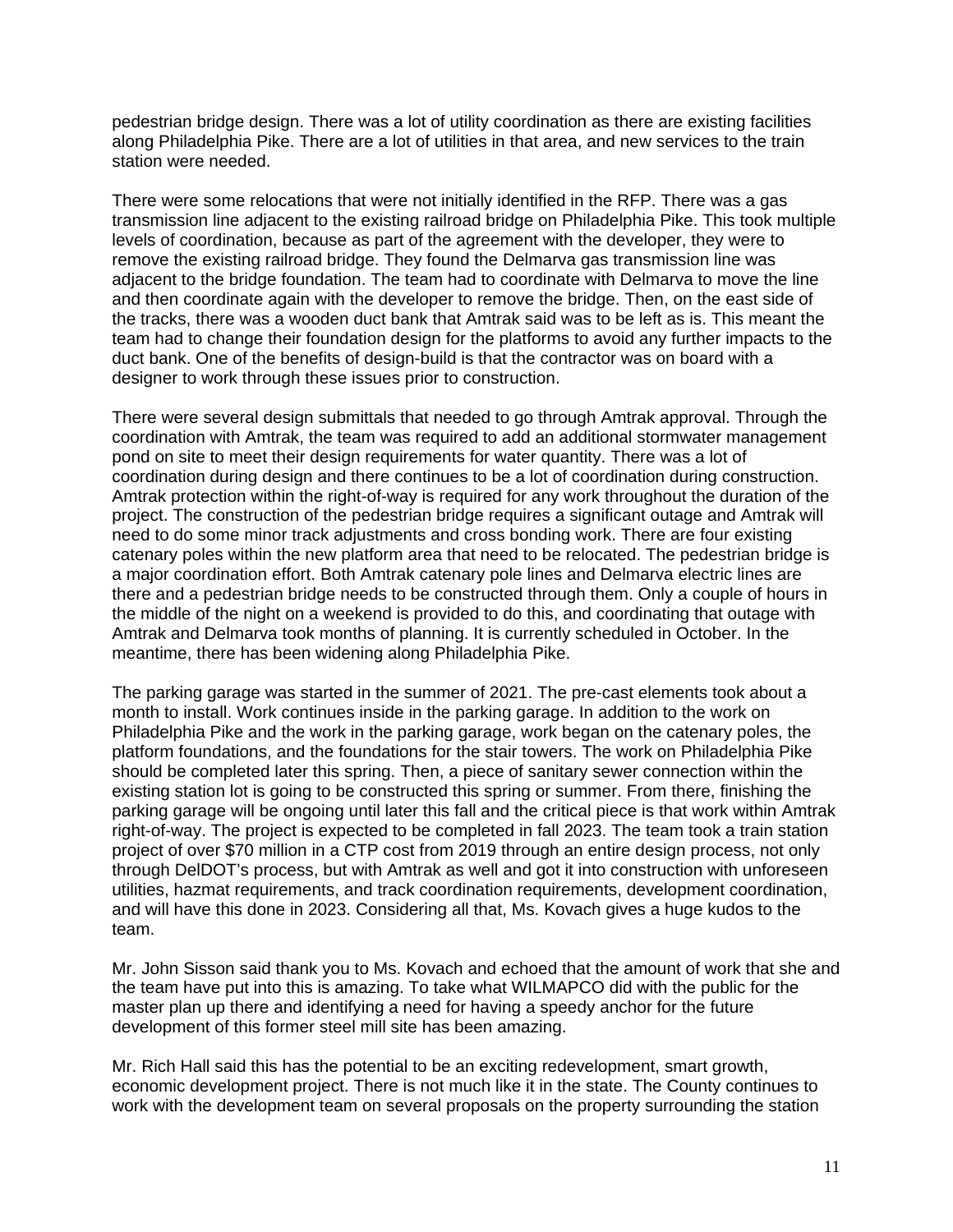on the old steel site. We do not control that as it is all privately owned. They have a lot of ability to build under the current zoning so we have been working with them and trying to get them to take the greatest advantage they can and be oriented as best as they can to the train station. We are really hoping that not only the train station itself but the development around it develops in a synergy that is a transit-oriented development project.

# **14. I-95 Cap Feasibility Study**

Mr. Dave Gula said the I-95 cap study was renamed the Bridging I-95: Connecting the Community study based on outreach that was done in the community. First, an Advisory Committee was assembled, because this is going to be a big project that will require a lot of coordination. The Advisory Committee includes our U.S. Congressional contingent, state legislators, DelDOT, DTC, New Castle County, the City of Wilmington, the mayor, City Council members, neighborhood planning councils, other agencies that work within the downtown, and neighborhood associations. Going out to the community to hear what the people want is key. The consultant, Hargreaves Jones, has national recognition for the work they have done for these types of projects. The meeting facilitator is from Jacobs Engineering. The sub-consultant that will be looking at the engineering side is JMT, who has a local presence.

The focus area in Wilmington runs from 6th Street to Delaware Avenue, and the corridor is between Adams Street to the East and Jackson Street to the West. This part of I-95 created a canyon through the City of Wilmington. When this was done in the 1960s, about three hundred buildings in this area were demolished to make a path for I-95. For those who lived in that area, it had a huge impact as not only were their houses removed, but what was a dense neighborhood became some a sort of canyon. The 1957 plan made it look like there may be some park areas, but it did happen. There is some green space there, but it is not usable because it goes from Adams and Jackson Streets down to I-95. A large swath of the city was lost and we are hoping to turn at least some of that area into public space.

The team went to the public to ask what they think and what they want. Advisory Committee meetings were held in September and November. The first community workshop was held in person on November 17<sup>th</sup> and the second one was virtual. The first Advisory Committee was in person, and the second was virtual to ensure everyone could participate. Both groups were asked what would make the project successful and what they want to see. Based on what was heard, a vision statement was developed, which is: When picturing the future of this place, the community envisions a place for everyone that is safe, walkable, and colorful. This includes well-lit, well-maintained, programmed areas that prioritize sustainability, native plantings, places for families and community members to play and exercise comfortably, and that celebrates the history of the neighborhoods. Participants were asked where they want to walk and bike now and in the future. They were asked to indicate what amenities they like or dislike. Pedestrianonly zones are important. Shade trees and public restrooms were favored. Park concessions were mentioned. Things that not favored were car share, retail, and skateboarding.

Some design issues to consider include the 6.3% slope at  $6<sup>th</sup>$  Street and closer to 7% at  $7<sup>th</sup>$ Street. The elevation is higher on the western side. Further to the north, the elevations rise on both sides, which reduces the slope. Within one mile of the project site, there are five museums, five libraries, eleven schools, twenty places of worship, four community centers, seven landmarks, and ten parks. Sometimes I-95 is uncomfortable to cross, especially at night. The lighting on the pedestrian bridges is poor. Existing plans, including the city's bike plan, identify potential connections. There is a desire to make a north-south connection to the rivers, but that will be outside of the scope of this project. This is an expensive study so the team will not look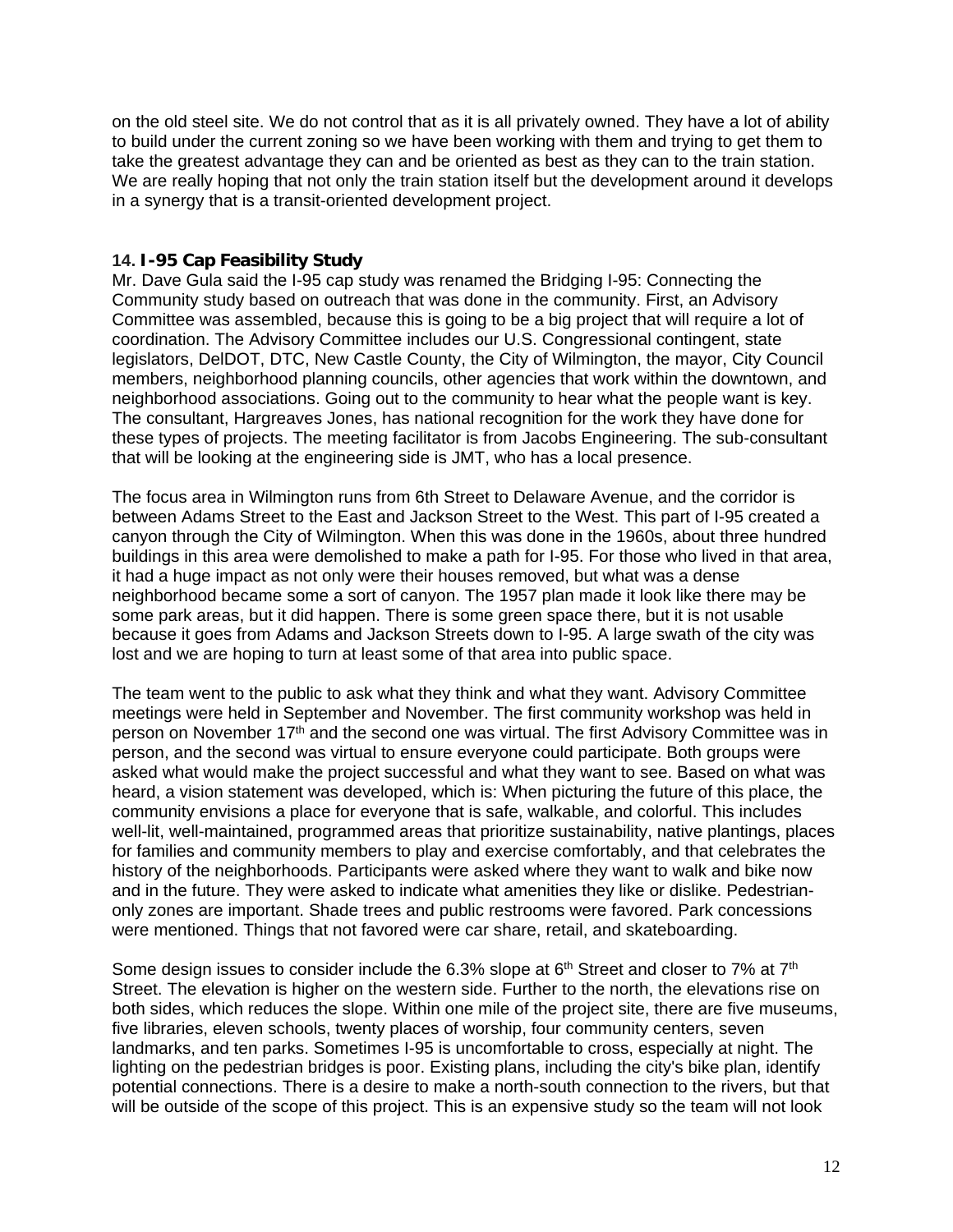too far outside the scope. Other coordination activities will be used, such as Wilmington Initiatives, which meets monthly with DelDOT, DTC, WILMAPCO and the City with both Planning and Public Works to see how this project could be one phase of a bigger connection between the Brandywine and Christina Rivers.

The consultant team compared this area to work that was done in other places. There is about two-thousand and four-hundred feet of potential space from north to south and about threehundred and fifteen feet from east to west. Overall, the whole acreage is twelve acres. The team does not know at this time, whether the whole area will be covered or parts of it. That is part of the design process. Klyde Warren Park is one of the first of this kind of project that builds over a highway. It has been so popular and so successful that they are going to expand it. Civic Park in Dallas, Texas is smaller and shows what can fit if we only cover a couple of blocks. Another scale comparison is Discovery Green in Houston, Texas, which is comparable to the total size of the area in Wilmington.

The goals of the project include reconnecting neighborhoods that were severed when I-95 was constructed. Another goal is to support the neighborhood character, cohesion, and pride to make this better for people who live there. Providing equitable, safe, connected areas for pedestrians, people riding bicycles, and using all modes of transportation is also a goal. Transit is important in this neighborhood. Another goal is to create a welcoming, vibrant, public, urban area. The City of Wilmington Comp Plan looked at the access to parks in this area and there are parts of the neighborhood that do not have good access to parks, so the team is looking to create community space. No houses or business will be relocated along the corridor. An acceptable level of traffic flow through the area will be maintained. Cars have the preference right now, while sidewalks and crosswalks need work. I-95 is not be reconfigured. I-95 is already being rehabilitated with DelDOT's Restore the Corridor project and this project will not remove or narrow the I-95 corridor. This project's purpose is to mitigate the severed community connectivity between the neighborhoods adjacent to I-95 through an inclusive, vibrant, public realm and landscape amenities that celebrate neighborhood histories and provide equitable and safe access to these new amenities through a comfortable, safe, and connected multimodal network. The team will look not only at what is being built, but also at the streets that abut and go through the area so they feel safe and comfortable for everyone. This will go through the Planning and Environmental Linkage (PEL) study, because to access state and federal funds some of these requirements need to be completed. The project is needed to offset the social and physical damage caused by the initial construction of I-95 during the 1960's, which severed connectivity and cohesion between communities adjacent to I-95 and created uncomfortable and unsafe conditions for people walking and biking due to inadequate multimodal access between neighborhoods.

Jackson and Adams Streets have a lot of traffic on them, which needs to be managed. Potential street closings could occur. There are bus routes on  $8<sup>th</sup>$  and  $9<sup>th</sup>$  Streets over I-95 which is a consideration.  $8<sup>th</sup>$  Street leads to St Francis Hospital, so hospital access is a consideration. A traffic study is not part of this, but traffic movements need to considered based on current numbers and those anticipated in the future.

The team presented different approaches to the Advisory Committee on Tuesday. An Outdoor Rooms approach has something different in each block. It does not remove any of the streets that already exist, and a small development is proposed near Delaware Avenue. Approach number two is the Greenway, which shows the removal of  $8<sup>th</sup>$  and  $9<sup>th</sup>$  Streets through the project area. This provides more room to walk within the park without having to cross the street. There still will be ramps in and out of the area. Tilton and Cool Springs Parks are to the north, but to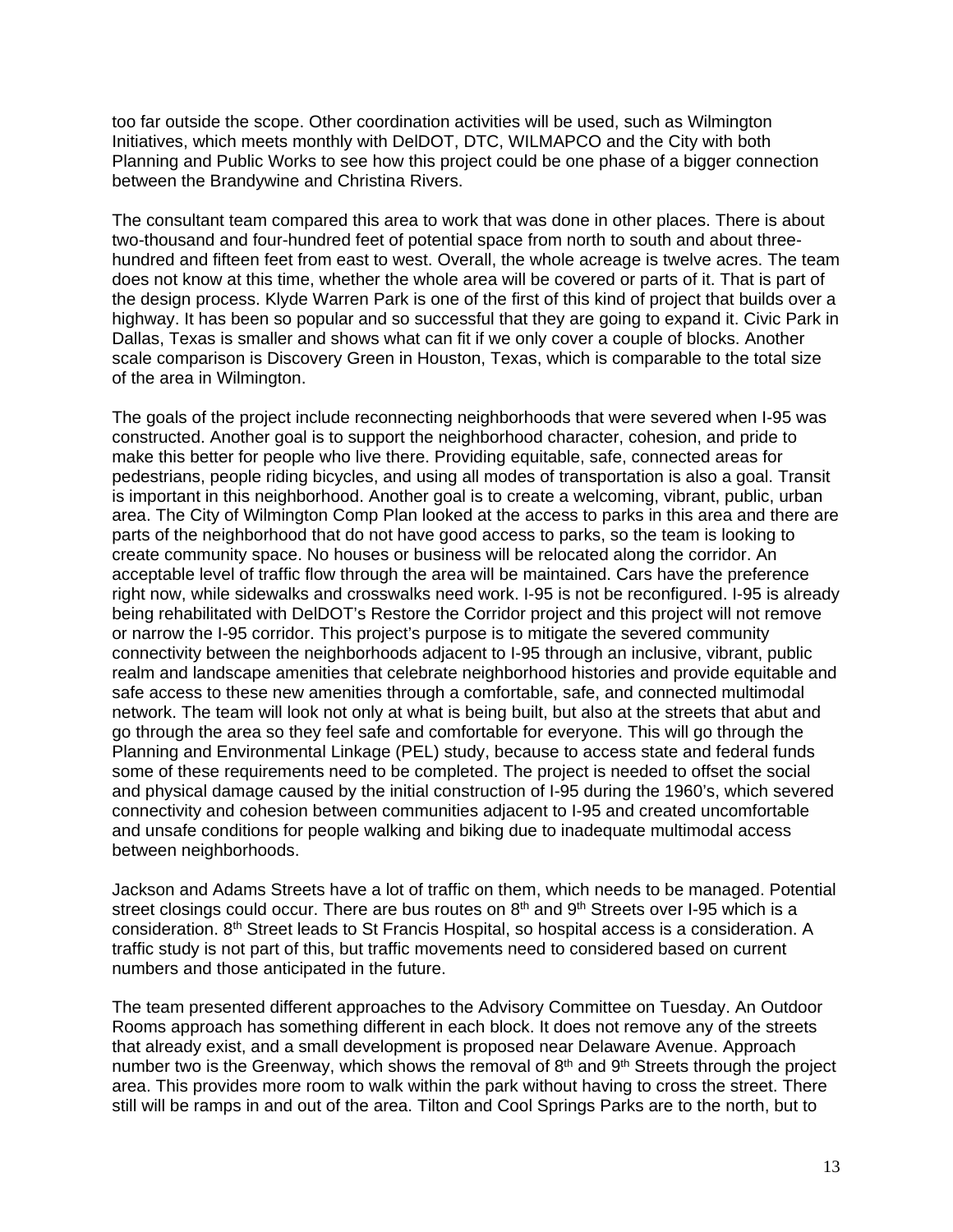the south and over to the east side, there is only one playground so the area between  $6<sup>th</sup>$  and  $7<sup>th</sup>$ Streets may want to be used to provide that neighborhood access to green space. The third approach is called the Commons, which shows a number of straight paths without removing any streets. The community can look at these options to get an idea of what could go in these spaces. The Advisory Committee was given time to compare the approaches, talk about what issues could come from street closures, and discuss how on-street parking could be augmented. Traffic calming on Jackson and Adams Streets is needed as that will be the access from the neighborhoods.

Another community workshop is coming up in April. These approaches will be refined based on what was discussed at the meeting on Tuesday. The team needs to look at outreach efforts, because some of the neighborhoods are participating more than others. The team is looking at potential pop ups, or going to community meetings to make the same presentations to ensure the people who live around this area are being heard. The Advisory Committee makes the important decisions on this project. The Advisory Committee just had their second meeting and the team is getting ready for the next workshop. Another Advisory Committee meeting will be held. Then, the feasibility and concepts will be done, which will provide an idea of how many blocks will be covered and what will go in them. That process brings us to another workshop with two more Advisory Committee meetings. Then it goes through a cost estimate before arriving on a final preferred concept. The target is to finish within a year. All of the information can be found on the project website, http://www.wilmapco.org/i95cap/

#### **15. Port Circulation Study**

Mr. Dan Blevins said the Impact/Benefit Analysis of Truck Access Improvements in the Port of Wilmington Area was presented to Council in July. The project is more technical in nature and takes a closer look at many of the ideas from recent studies including Southbridge, Route 9, and the Wilmington Comprehensive Plan, regarding how truck movement can be better in this area. This project does scenario analysis to see how those ideas will impact and provide benefits for the Route 9 corridor. Truck movement in and out is a major topic heard through the Southbridge and Route 9 efforts. This project gets into more detail about cost estimates, how those ideas will function, if they are feasible, and takes things to the next step. In March of 2021, a visioning workshop was held where some of the ideas that came from those plans were presented. The community was also asked about other things they would like to see. A benefits assessment was done to put the ideas through the Synchro model to get the cost estimates and true benefits. A public workshop will be held in a few weeks leading to the final report.

There are five main options being studied. Two of these options are two versions of extending Pigeon Point. Another would be changes along Pyles Lane, as there have been some buyouts of homes through there due to truck traffic. The fourth option is the extension of Garasches Lane toward New Castle Avenue. The final option reroutes all the trucks coming from I-495 and I-295 to stay on the interstate as opposed to going down New Castle Avenue to access the port. Each of these was evaluated using measures including what the travel times were along Route 9 from D Street down to Cherry Lane, the levels of service, how much truck traffic was reduced at intersections, and fuel consumption, which then turns into emissions and can be quantified for environmental impacts. The five options were scored on the annual travel time reduction and fuel savings along each of those corridors on a scale of one through five to determine which one would perform the best in AM and PM peak periods for reducing truck traffic along Route 9. The Pigeon Point extensions did well. Alternative five, which re-routes traffic from I-295 and I-495 performed well. Alternative number four, Garasches Lane, would bring more trucks through the entire length of Terminal Avenue. The overall benefits score shows which option performed the